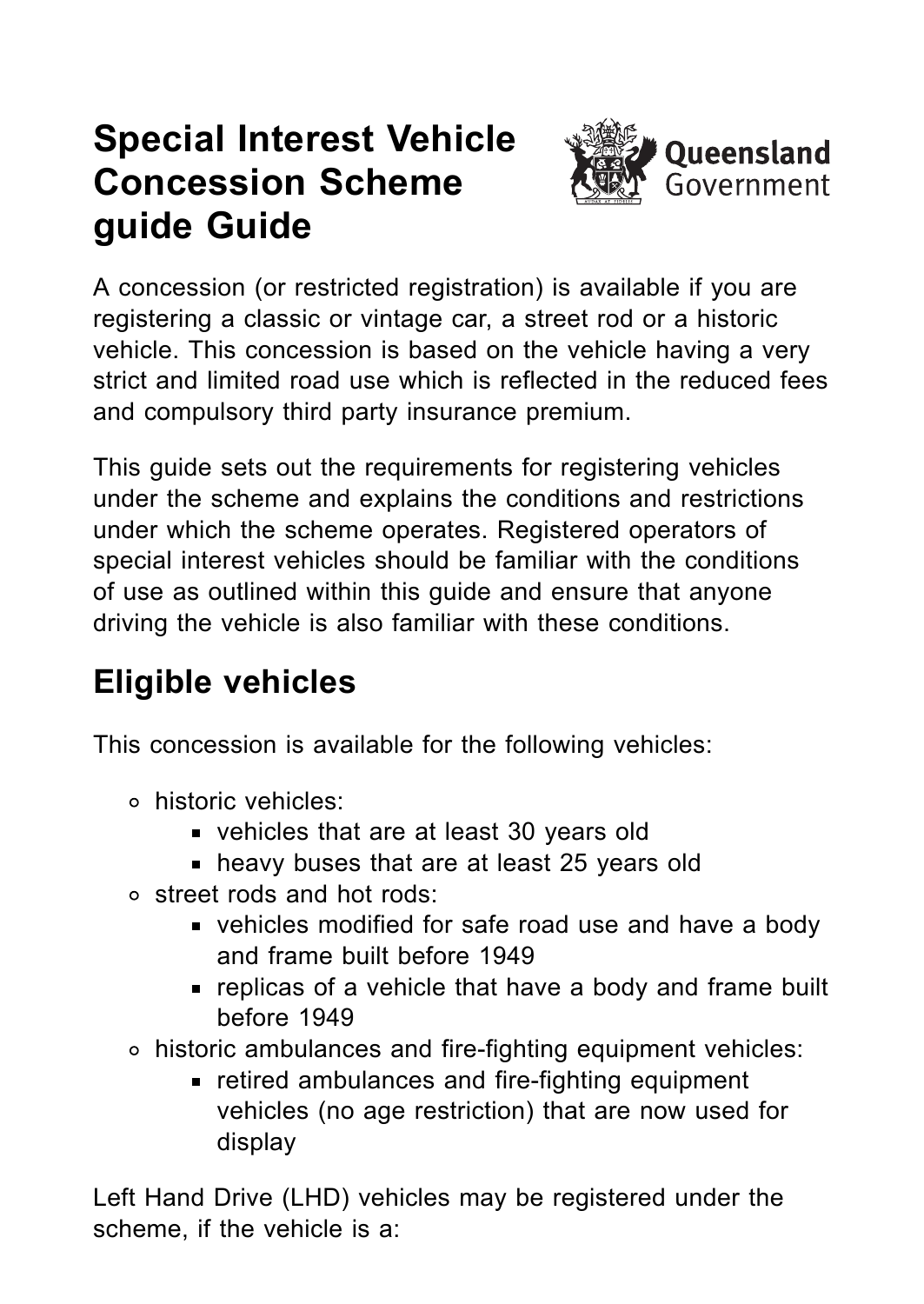- o light vehicle (gross vehicle mass (GVM) not over 4.5 tonnes) and at least 30 years old or a
- heavy vehicle (GVM over 4.5 tonnes) at least 30 years old and has been issued with a LHD Exemption Permit by the National Heavy Vehicle Regulator

In the case of historic ambulances and fire-fighting equipment vehicles less than 30 years old, the vehicle must be converted to right hand drive (RHD).

# **How to apply**

Complete the registration concession application (F3937) [http [s://www.support.transport.qld.gov.au/qt/formsdat.nsf/forms/QF39](https://www.support.transport.qld.gov.au/qt/formsdat.nsf/forms/QF3937) 37] and take it to your nearest transport and motoring customer service centre\_[\[https://www.qld.gov.au/transport/contacts/centre](https://www.qld.gov.au/transport/contacts/centres) s] or, if you live in a rural area, a QGAP office [https://www.qld. [gov.au/about/contact-government/contacts/government-service-o](https://www.qld.gov.au/about/contact-government/contacts/government-service-offices) ffices], Magistrates Court [https://www.qld.gov.au/transport/regist [ration/fees/concession/special-interest/\]](https://www.qld.gov.au/transport/registration/fees/concession/special-interest/) or local police station [h [ttp://www.police.qld.gov.au/station-locator/station\\_locator.asp\]](http://www.police.qld.gov.au/station-locator/station_locator.asp) that provides vehicle registration services—please call to confirm before visiting. You will also need to bring standard evidence of identity [\[https://www.qld.gov.au/transport/licensing/dr](https://www.qld.gov.au/transport/licensing/driver-licensing/identity) iver-licensing/identity] and proof of eligibility – refer to the relevant vehicle type below for proof of eligibility requirements.

The special interest vehicle concession can be applied to multiple eligible vehicles—there is no limit. Please complete a registration concession application (F3937) [https://www.support. [transport.qld.gov.au/qt/formsdat.nsf/forms/QF3937\]](https://www.support.transport.qld.gov.au/qt/formsdat.nsf/forms/QF3937) for each eligible vehicle.

#### **Historic vehicles—proof of eligibility**

**Club membership** – You are required to provide evidence of current membership with a Queensland incorporated vehicle club or association to be eligible for this concession. This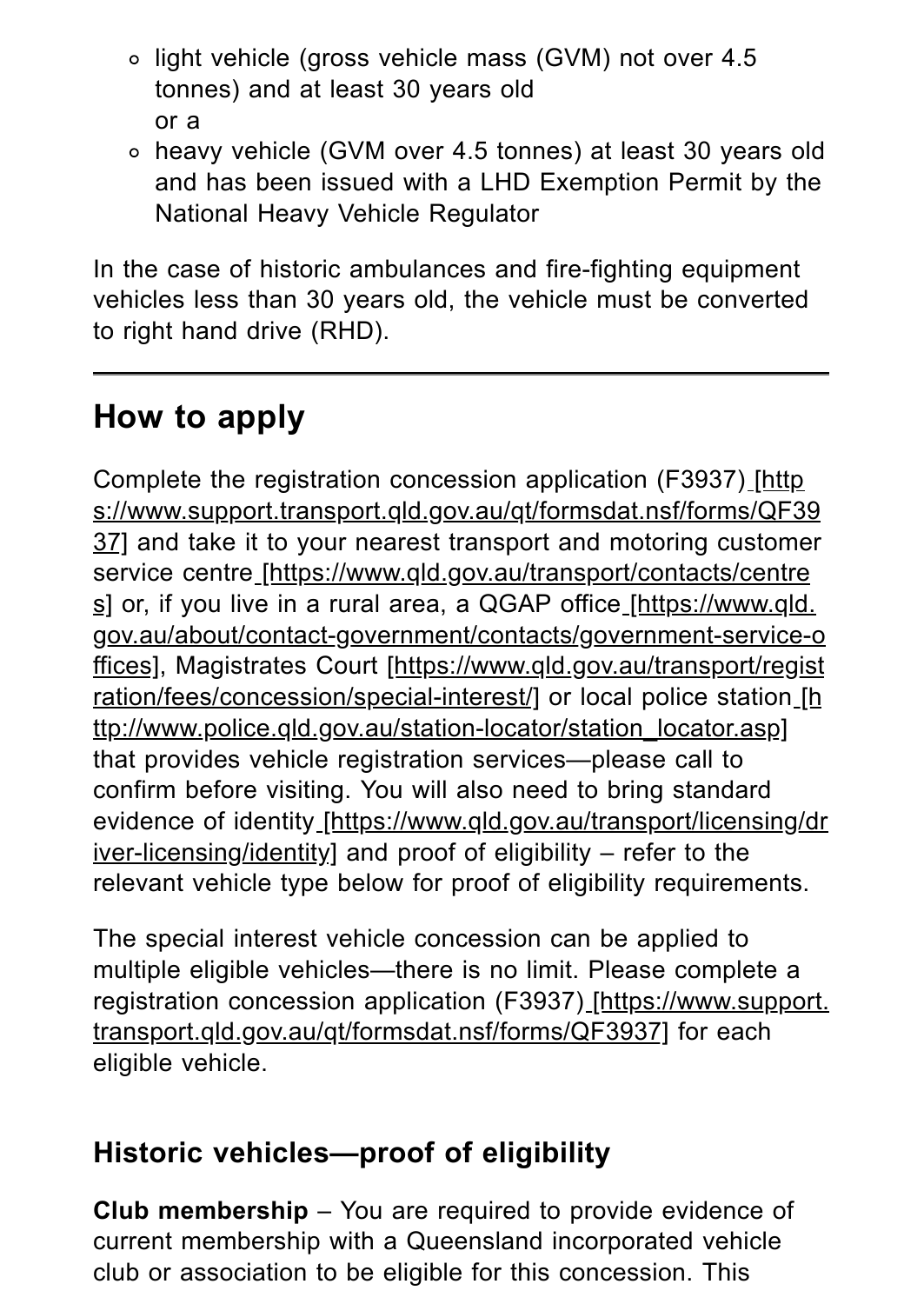membership should be maintained while the vehicle is registered under the scheme. Your club can provide evidence of your current membership, which needs to:

- be on club letterhead
- include details of your vehicle (make, model, year and chassis number)
- be signed by a club official.

Club membership for organisations must be in the name of the person responsible for the organisation (for example the proprietor/business holder or director).

**Dating certificate (if applicable)** - A dating certificate is only required if the Department of Transport and Main Roads cannot verify the date of manufacture for your vehicle (from an existing or previous vehicle record, import papers, or from the identification or manufacturer's plate). If a dating certificate is required, a dating officer (or club official) from a Queensland incorporated vehicle club or association will need to certify the vehicle's authenticity and year of manufacture. This must be on club letterhead or other official club documentation and include details of the vehicle (make, model, year and chassis number).

### **Street rods and hot rods—proof of eligibility**

**Club membership** – You are required to provide evidence of current membership with the Australian Street Rod Federation (ASRF) at the time of application and retain current membership while registered under the scheme. Compliance with this requirement may be verified at any time by TMR officers.

**Compliance** – Street rods must comply with all the specifications contained in the ASRF Queensland Street Rod Guidelines.

**Modifications** – If a street rod that is registered under the Special Interest Vehicle Registration Concession Scheme is modified in any way, it must be certified and replated under the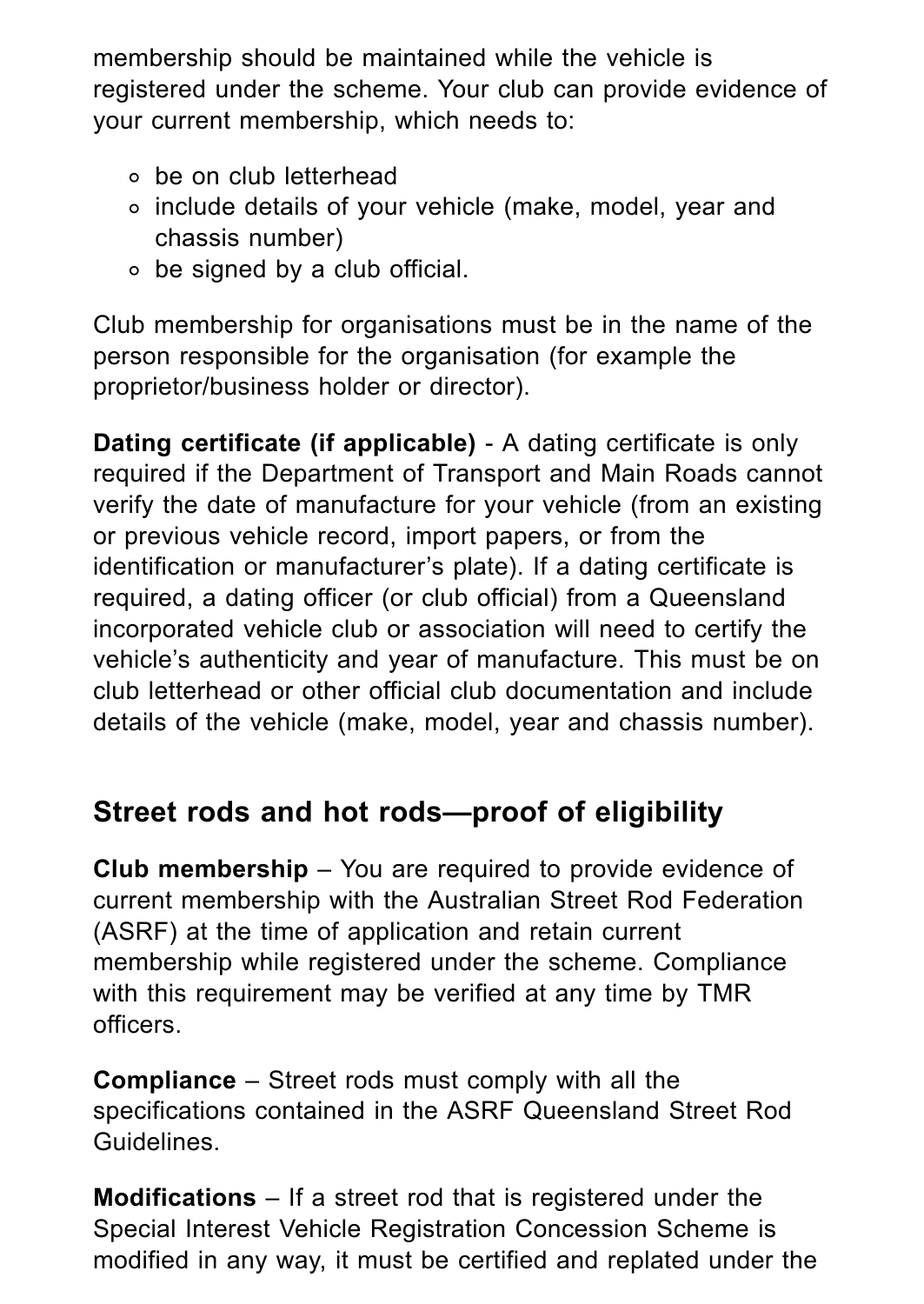LH9 or LH10 section of the Queensland Code of Practice – Vehicle Modifications.

**Supporting documentation** – The Queensland State Director of the ASRF must supply documentation certifying the vehicle was manufactured before 1949 or is a replica of a vehicle manufactured before 1949, or is a replica of a vehicle manufactured before 1949 and that applicant is a current member of the ASRF.

#### **Historic ambulances and fire-fighting equipment vehicles (no age limit) —proof of eligibility**

There is no age restriction for historic ambulances and firefighting equipment vehicles.

To be eligible for registration under the Special Interest Vehicle Concession Scheme, historic ambulances and fire-fighting equipment vehicles must be registered in the name of one of the following:

- an incorporated fire brigade
- an incorporated ambulance service
- a current member of an incorporated ambulance historical society or fire brigade historical society (proof of this membership is required on letterhead or other official documentation).
- a current member of an incorporated vehicle club if vehicle is 30 years of age or more (proof of this membership is required on letterhead or other official documentation).

### **Club membership exemptions**

If you live in a remote area or are unable to access an appropriate club, you may be eligible for an exemption from the club membership requirement. All exemptions will be considered on a case-by-case basis. Contact your nearest transport and motoring customer service centre [\[https://www.qld.](https://www.qld.gov.au/transport/contacts/centres)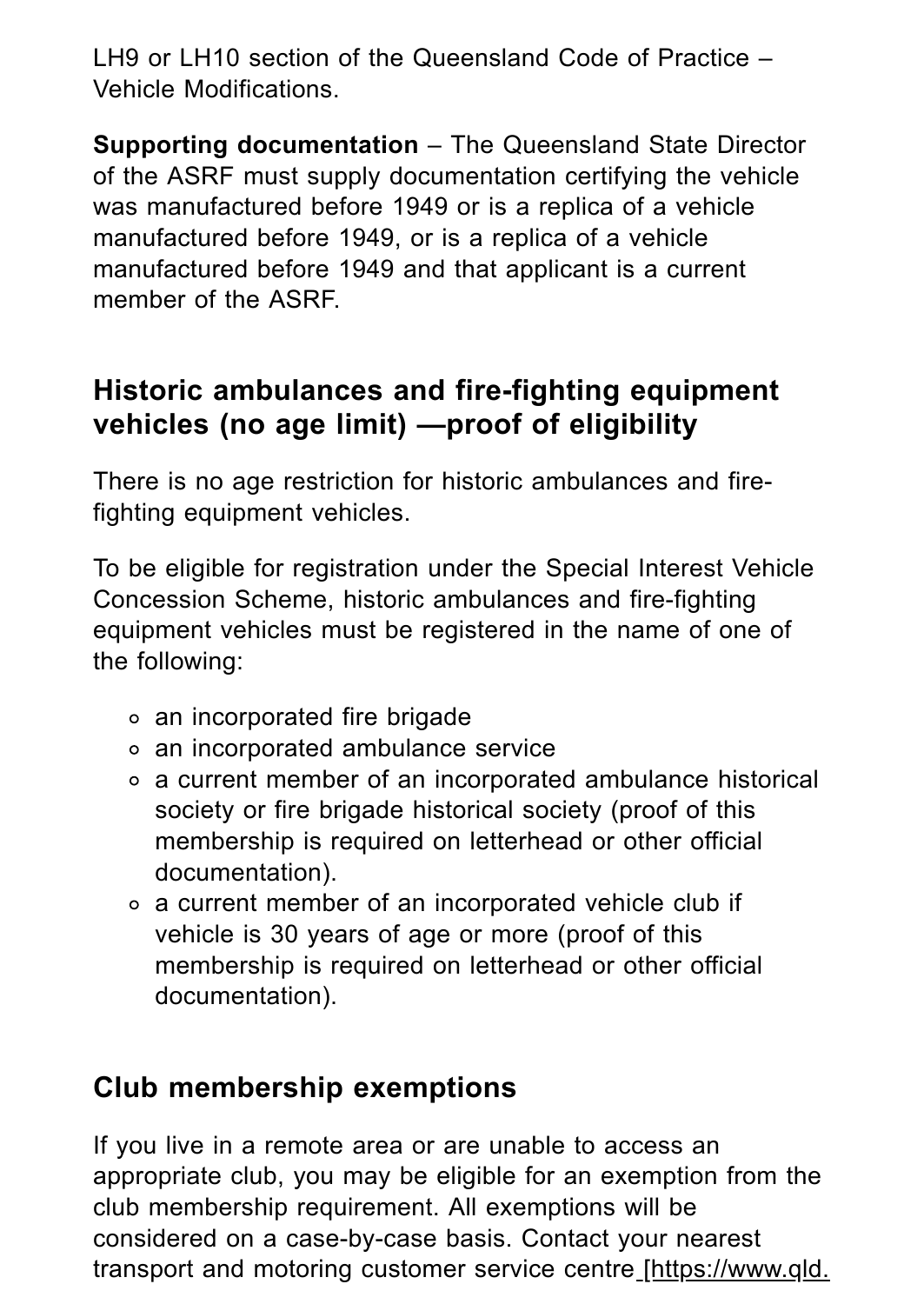[gov.au/transport/contacts/centres\]](https://www.qld.gov.au/transport/contacts/centres) or QGAP office [https://www.q [ld.gov.au/about/contact-government/contacts/government-servic](https://www.qld.gov.au/about/contact-government/contacts/government-service-offices) e-offices], Magistrates Court [https://www.qld.gov.au/transport/re [gistration/fees/concession/special-interest/\]](https://www.qld.gov.au/transport/registration/fees/concession/special-interest/) or local police station [\[http://www.police.qld.gov.au/station-locator/station\\_locat](http://www.police.qld.gov.au/station-locator/station_locator.asp) or.asp] that provides vehicle registration services for more information.

## **Conditions and restrictions**

A special interest vehicle must not be used for:

- General purposes for example, to commute to and from the registered operator's place of employment, running down to the shops, and other forms of everyday vehicle use.
- For hire or reward a fee cannot be charged for use of the vehicle, and the owner cannot receive any consideration or reward for supplying the vehicle.

You and anyone driving your special interest vehicle must only use the vehicle for:

- participating in rallies or events, including impromptu events organised by an incorporated vehicle club or events sanctioned by the Australia Street Rod Federation.
	- a rally is a social event where a parade of special interest vehicles travel together for competition or to meet at an agreed location. Rallies and events must be listed in the incorporated club newsletter or on the incorporated club's website or social media page (or in another manner approved by the club or Australia Street Rod Federation, such as the club calendar of events) prior to the event.
	- an impromptu event is an event that has been initiated by a club member, involves one or more vehicles, and must comply with the following elements:
		- **Example involves an invitation to wider club members to** attend the event; and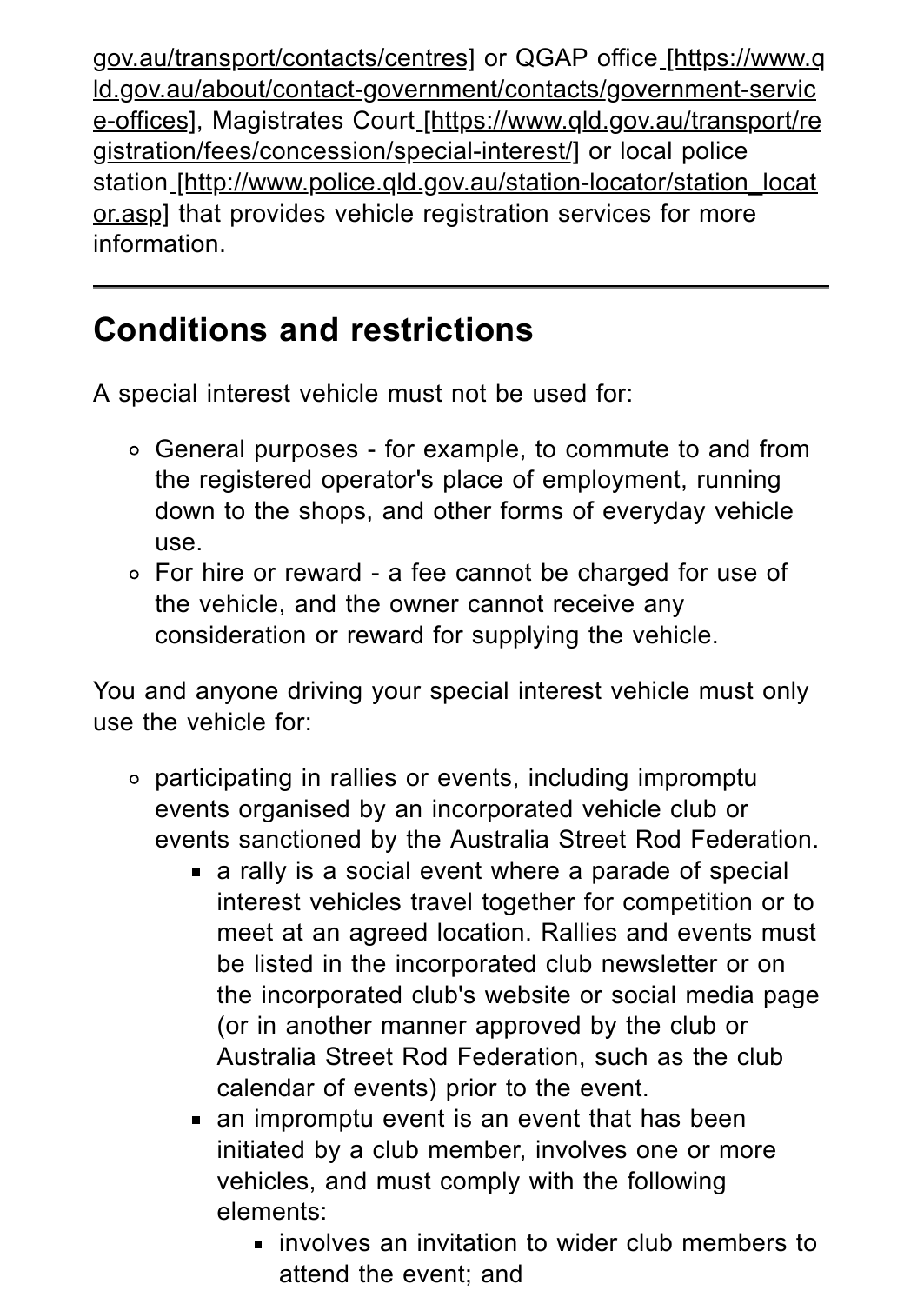- $\blacksquare$  is either
	- endorsed in advance of the event by the relevant club or Australia Street Rod Federation committee; or,
	- where it exists, complies with published club guidelines as to what is a valid event; and
- $\blacksquare$  is listed either in the newsletter, on the website, or social media page (or in another manner approved by the club or Australia Street Rod Federation, such as the club calendar of events) prior to the event.

**Note:** Incorporated vehicle clubs should maintain a register of endorsed impromptu events. This register should contain information on the impromptu event.

- participating in processions for which a Special Events Permit has been issued under the *Transport Operations (Road Use Management –Accreditation and Other Provisions) Regulation 2015.*
- exhibiting the vehicle in displays, fetes or similar functions conducted for religious, charitable or educational purposes.
- ceremonial purposes (such as weddings, formals, funerals) involving immediate and de facto family members, or as part of a sanctioned incorporated club event, provided this is not done for fee or reward. Immediate and de facto family means parents, grandparents, sons, daughters, grandchildren, adopted children and adopted grandchildren, but not extended family members such as aunts, uncles, nephews and nieces.
- preparing for, proceeding to, and returning from any of the above activities, including events in other states and territories in which the club is directly involved with.
- direct travel to and from an approved inspection station to get a safety certificate or certificate of inspection before offering the vehicle for sale.
- travel in order to have the vehicle repaired is allowed. There is no distance restriction, however, such travel must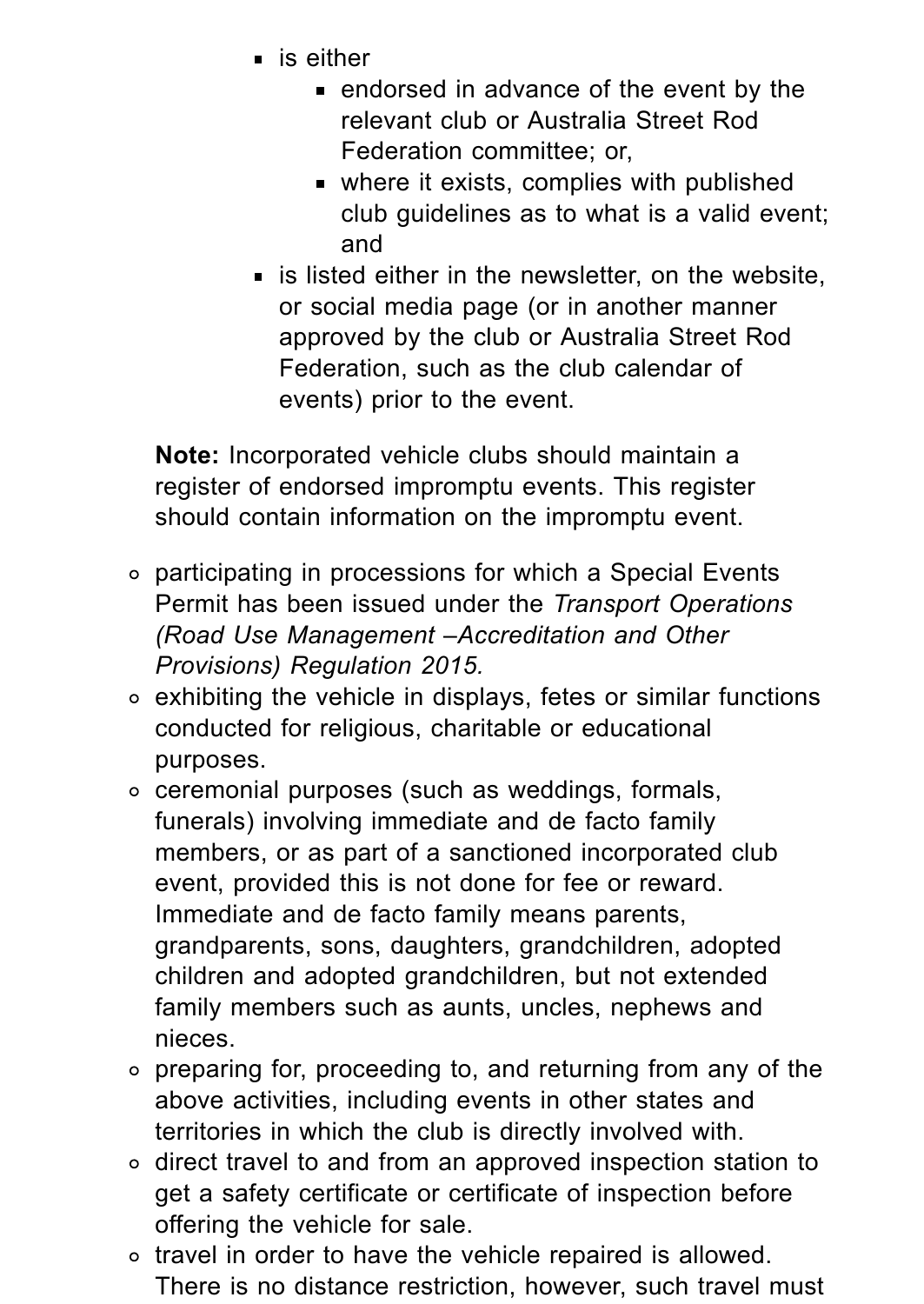be reasonable and justifiable by the vehicle operator.

 $\circ$  road testing within a 15km radius from the place where the vehicle is garaged or is being repaired. The purpose of the travel must be to road test the vehicle following repair or restoration, or for general vehicle maintenance and not for any other purpose. This does not include use as an everyday means of transport. A passenger may travel in your vehicle to assist with road testing—only if your vehicle can legally carry passengers.

Buses are permitted to carry non-fare paying passengers for journeys (joy-rides) from an event (for example, a fete) and return provided the length of the journey does not exceed 5km. Payment of any kind cannot be received for these journeys.

Heavy vehicles over 4.5t GVM are permitted to carry a load provided the loaded GVM or gross combination mass (GCM) does not exceed 50% of the maximum permitted mass for the vehicle configuration. This mass is based on the lesser of:

- Individual axle ratings
- Tyre manufacturer's limits
- Manufacturer's GVM or GCM
- Regulation mass limits.

If your special interest vehicle does not have permanent lighting, you must carry a removable lighting system with the vehicle at all times and use that system whenever lighting would normally be required. Carbide lights are acceptable where that type of light was originally fitted.

### **What to carry in your vehicle**

We recommend you carry paperwork that supports your reason for travel. This could include:

- club newsletter
- club calendar of events.

If your vehicle is being used and displayed for a funeral event, we understand there may not be enough time to include this as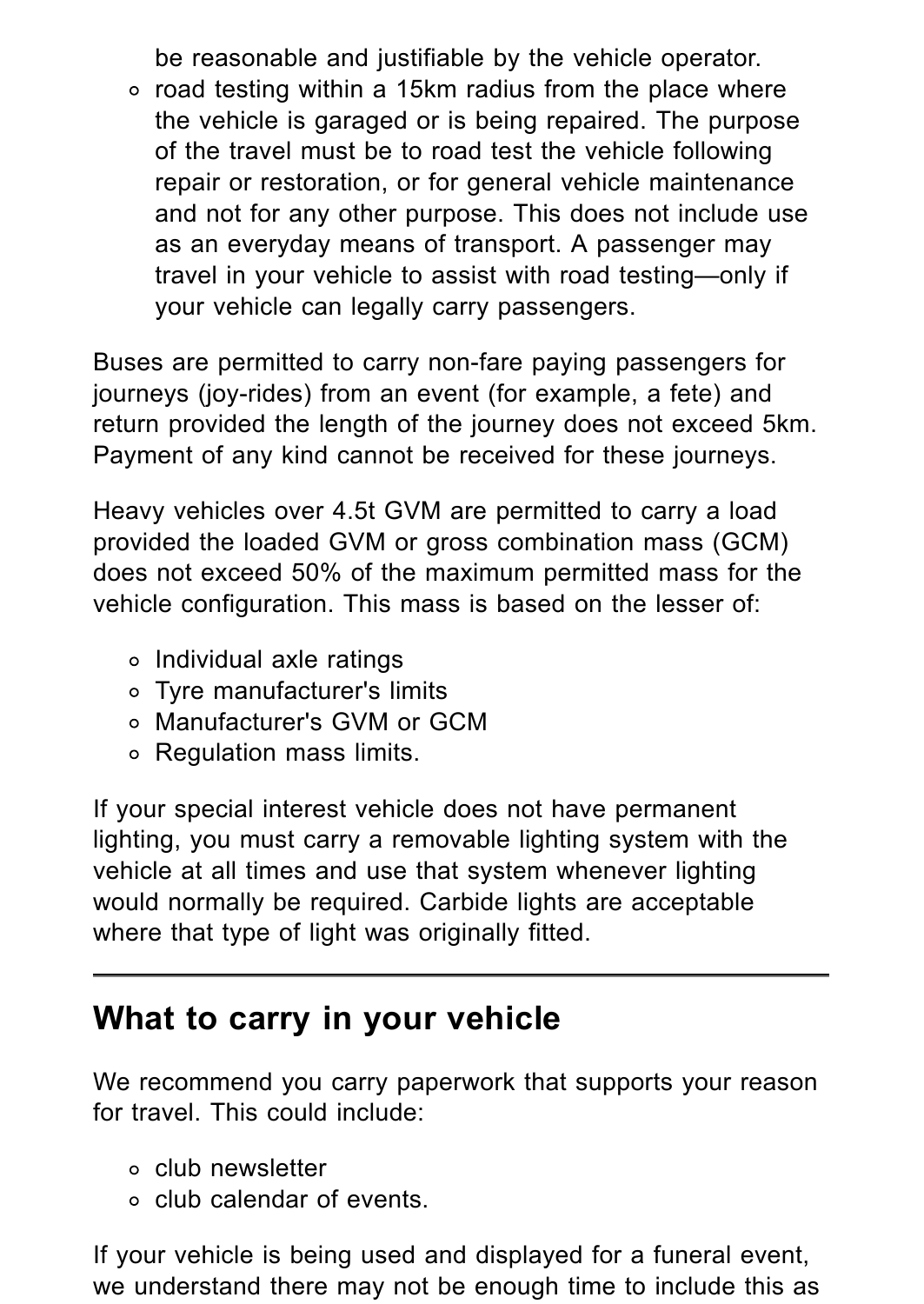an event on an official club newsletter or calendar of events. In this instance, a funeral notice or an order of service would be suitable to support your reason for travel.

If you use your vehicle outside of the conditions of the special interest vehicle concession, you may face a fine or risk having your concession revoked.

# **Penalties**

If you use your vehicle outside of the conditions of the Special Interest Vehicle Concession Scheme, you may face a fine or risk having your concession revoked.

You may also risk serious insurance implications if your vehicle is involved in a crash whilst being used contrary to the conditions of this scheme. If there is damage to your vehicle, yourself or others, your compulsory third party insurance and comprehensive insurance may become null and void.

# **Change of address**

To move your vehicle from its current garaging address to a new garaging address, please apply for a letter of authority at your nearest transport and motoring customer service centre [ht [tps://www.qld.gov.au/transport/contacts/centres\]](https://www.qld.gov.au/transport/contacts/centres) or, if you live in a rural area, a QGAP office [https://www.qld.gov.au/about/conta [ct-government/contacts/government-service-offices\],](https://www.qld.gov.au/about/contact-government/contacts/government-service-offices) Magistrates Court [\[https://www.qld.gov.au/transport/registration/fees/concessi](https://www.qld.gov.au/transport/registration/fees/concession/special-interest/) on/special-interest/] or local police station [http://www.police.qld. [gov.au/station-locator/station\\_locator.asp\]](http://www.police.qld.gov.au/station-locator/station_locator.asp) that provides vehicle registration services.

This letter will authorise you to move your special interest vehicle to your new address in a one way trip. Proof of your new garage address will be required (purchase document, rental agreement or completed Queensland Garage Address Statement form (F4408) [\[https://www.support.transport.qld.gov.a](https://www.support.transport.qld.gov.au/qt/formsdat.nsf/Forms/QF4408) u/qt/formsdat.nsf/Forms/QF4408]. Please also check with your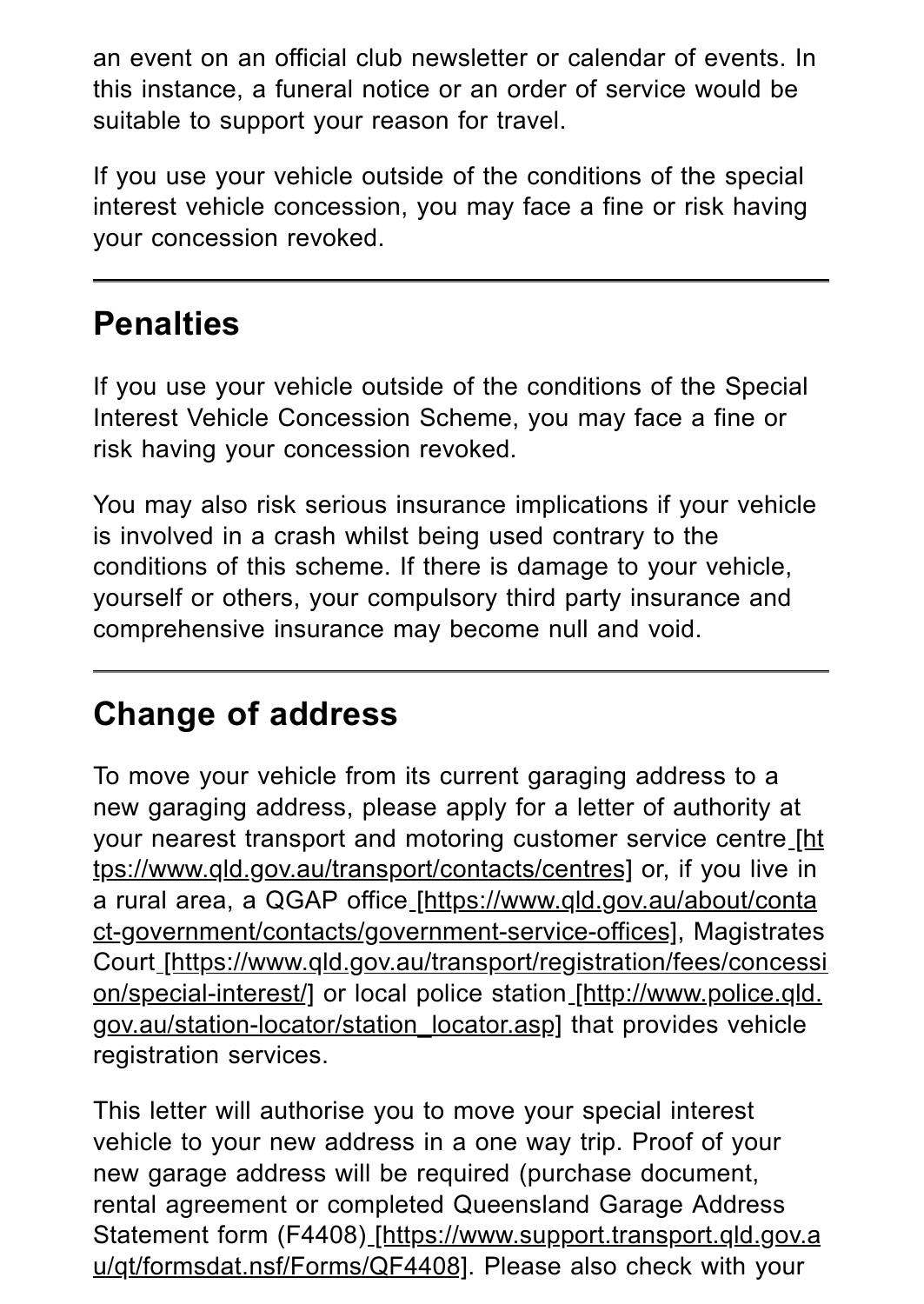compulsory third party insurer to ensure you are covered for the journey.

## **Interstate recognition**

Vehicles travelling to interstate club events can operate under the same conditions as Queensland, when using the vehicle interstate.

Interstate visitors who hold a valid authority or permit from their home state or territory can use their special interest vehicle in Queensland (subject to the conditions of use where the vehicle is registered).

### **Number plates**

Special interest vehicles are issued S series plates. You can choose either a standard S plate or USA style S plate for your vehicle. Motorcycles and small trailers are issued a small S plate.

| <b>Plate image</b> | <b>Description</b>                                                  |
|--------------------|---------------------------------------------------------------------|
|                    | <b>Standard S plate</b><br>For passenger and commercial<br>vehicles |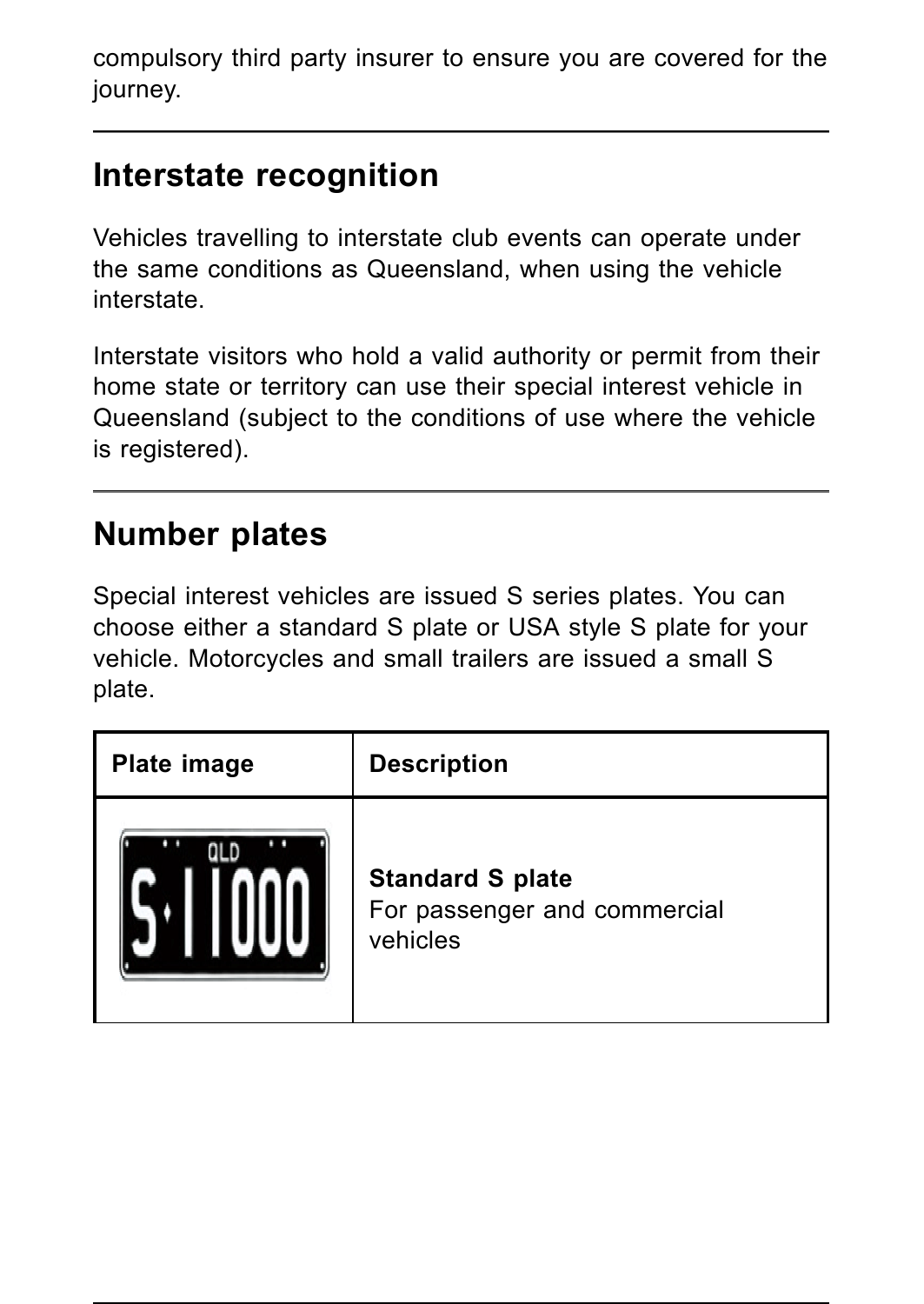| <b>Plate image</b>       | <b>Description</b>                                                                                         |
|--------------------------|------------------------------------------------------------------------------------------------------------|
| QLD<br>S <sub>1</sub> 23 | <b>USA style S plate</b><br>For passenger and commercial<br>vehicles                                       |
|                          | <b>Small S plate</b><br>For motorcycles and small trailers                                                 |
|                          | <b>Square S plate</b><br>Previously issued special interest<br>vehicle number plate-cannot be<br>reissued. |

Square S plates that are already attached to your special interest vehicle can continue to be used. If these plates are cancelled or need to be replaced, a different S series plate will be issued.

Green on white and traditional retro plates may also be used on a special interest vehicle if they are already attached or have been customised [\[https://www.qld.gov.au/transport/registration/n](https://www.qld.gov.au/transport/registration/numberplate/transfer-plates#customised) umberplate/transfer-plates#customised].